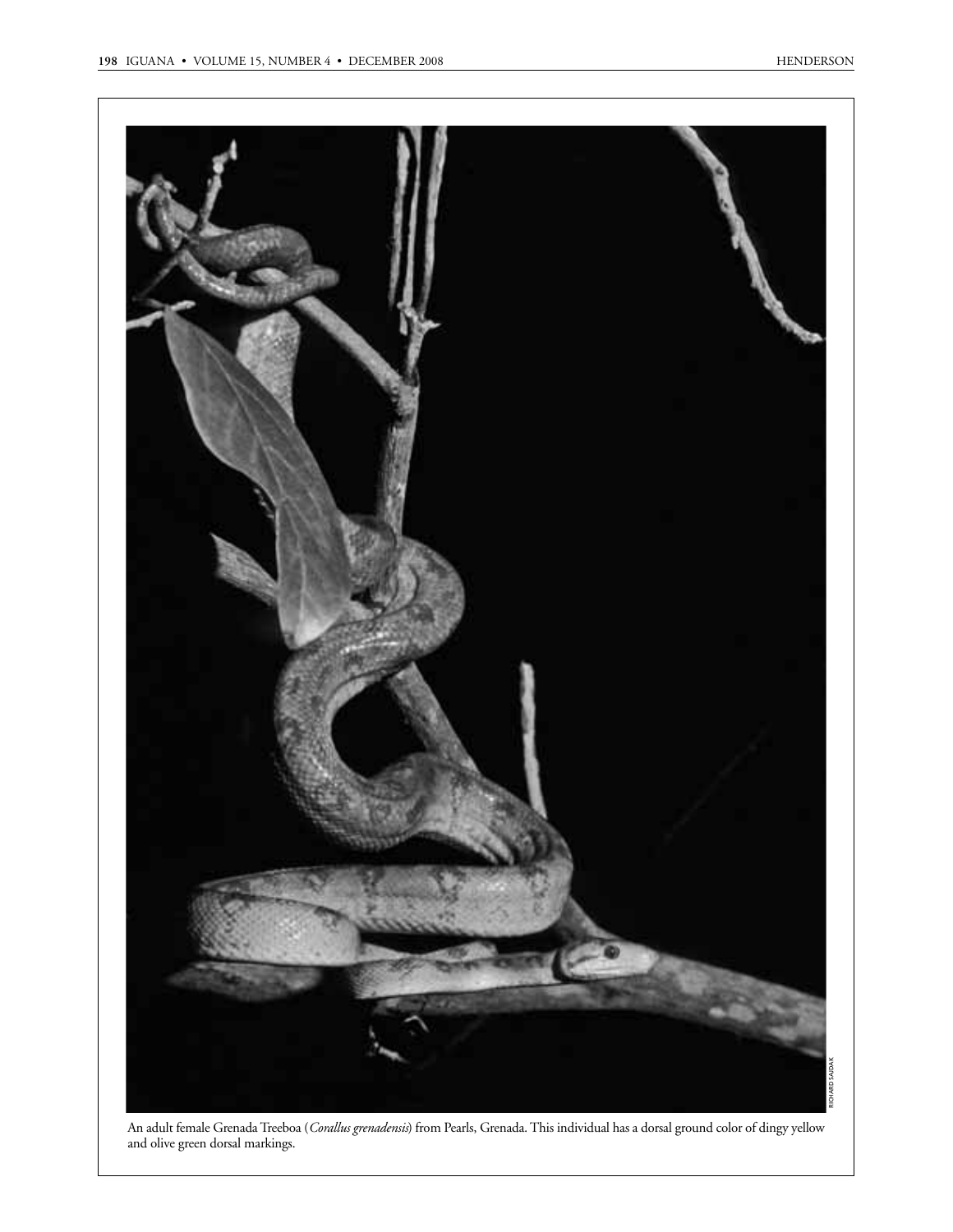# **The Shared History of Treeboas (***Corallus grenadensis***) and Humans on Grenada: A Hypothetical Excursion**

Robert W. Henderson Milwaukee Public Museum Milwaukee, Wisconsin 53233

-

 $\Gamma$ tudying reptiles under pristine conditions in the West Indies  $\bigcup$  is virtually impossible today. That said, and because of previous and ongoing development in the Antilles, investigating reptilian ecology in the context of human activity has become increasingly important. Although we can now document how a particular species is responding to an altered environment, we can make only educated guesses as to how it responded pre-historically. Here, based on 20 years of observing Grenada Bank Treeboas (*Corallus grenadensis*), I offer largely hypothetical suggestions regarding the impact of humans on *C. grenadensis* throughout their shared history. When I have data (e.g., on human population density, land use, treeboa natural history) I include it, but much of what follows is conjecture. Pearls, a site close to the windward (eastern) coast in St. Andrew Parish, has been important archaeologically and, by chance, as a primary source of information on the natural history of treeboas, so I focus on that site for some of my hypothetical history.

#### **Pre-human Habitation and Pre-Columbian Period**

Typically associated with forest edges, the distribution of *Corallus grenadensis* on Grenada prior to the arrival of humans probably was restricted to natural margins of lakes, rivers, coastlines, and other natural breaks in the distribution of forests, including

those resulting from hurricanes and other natural disturbances. These snakes fed largely on native lizards, especially *Anolis aeneus* and *A. richardii*, both of which also are most abundant along edges, and murid rodents of the genus *Oryzomys*, and were preyed upon by raptors (e.g., *Buteo platypterus*).

Treeboas on Grenada have had a shared history with humans for at least 4,000 years, and possibly longer. Caribbean Archaic sites (ca. 3000–400 BC) are rare and relatively small. These early arrivals were primarily fisher-foragers with an emphasis on marine foods (Newsom and Wing 2004). Treeboa distribution on Grenada likely changed little during this period. If small forest clearings were made, suitable edge habitat may have increased, thereby providing additional treeboa habitat. Treeboas did, however, gain a new enemy, and they almost certainly were killed when encountered by human invaders.

Ceramic-age (400 BC–1500 AD) people established permanent settlements, planted crops, and managed animals. As they probably practiced shifting cultivation to create agricultural plots for manioc and other crops, this "would have resulted in the first major anthropogenic disturbance and disruption of the natural forests and vegetation…" (Newsom and Wing 2004). This presumably would have increased treeboa habitat by increasing the abundance of edge situations. During 0–500 AD (Haviser 1997),



A treeboa (*Corallus grenadensis*) with an essentially patternless yellow dorsum from Pearls.



With a dorsal ground color of taupe, this treeboa exhibits the predominant dorsal color that occurs at Pearls.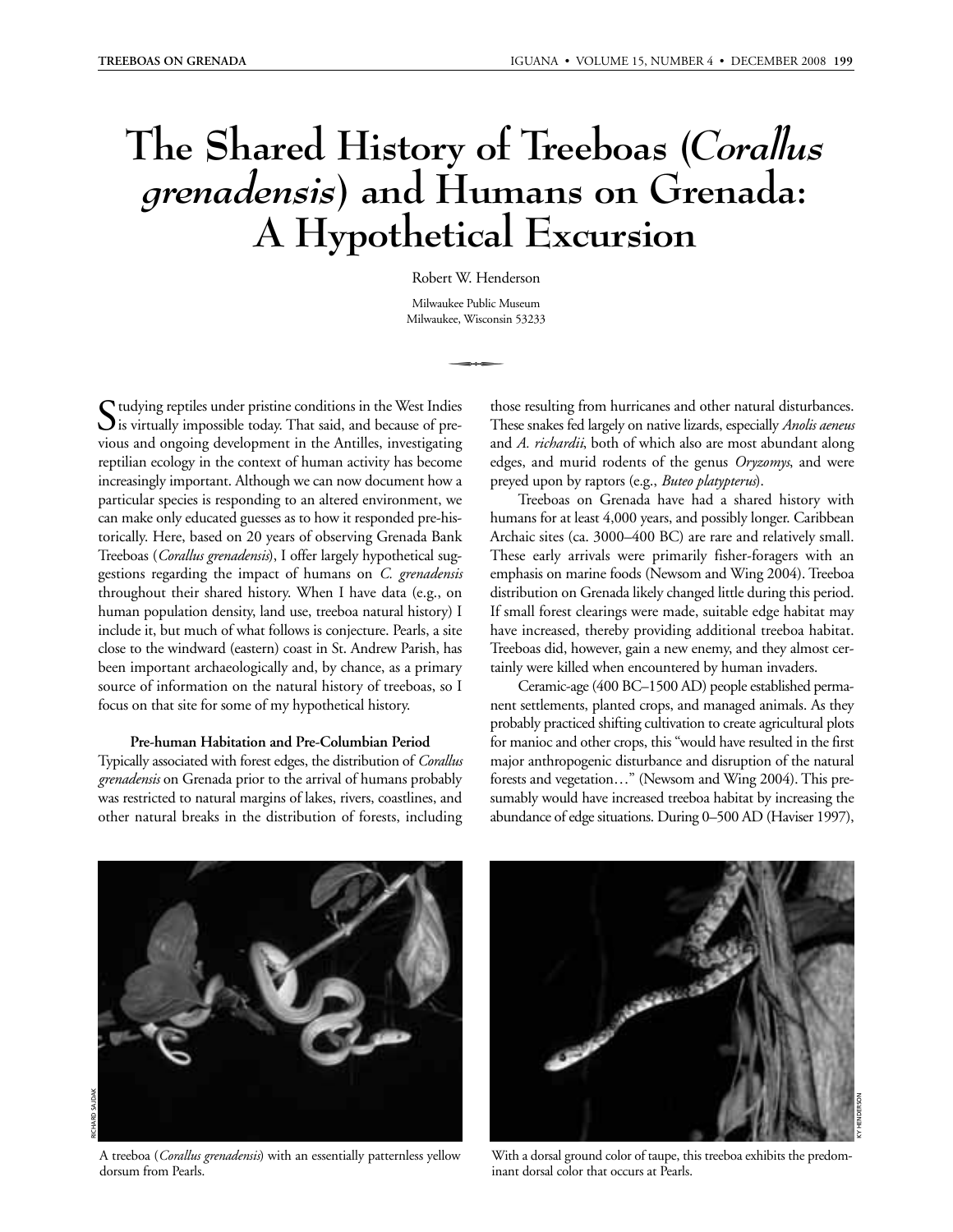

RICHARD SAJDAK

When foraging for anoles, *Corallus grenadensis* will cruise slowly over leaf and branch surfaces while tongue-flicking, presumably in order to locate the scent of a now-sleeping lizard.



Like its smaller congeneric, *Anolis richardii* is also widespread on Grenada, occurring from sea level to the highest elevations on the island.



The smaller of the two anole species that are native to Grenada, *Anolis aeneus* is virtually ubiquitous on the island.

Pearls was a large, 60.7-ha site (Newsom and Wing 2004) on rich agricultural land (Bullen 1964) and a center of Saladoid culture on Ceramic-age Grenada. Although early human activity at Pearls probably altered habitats, large-scale deforestation was unlikely. Likely, a large area would have been cleared for the village with gardens surrounding it. They would have been cleared and planted for 4–5 years, and then allowed to return to secondary forest before they were cleared again (perhaps 20 years later) using a slash-and-burn technique (W. Keegan, in litt., 6.XI.2008). Thus, a waxing and waning of potential treeboa habitat would have been associated with early settlements. Evidence of opossums (*Didelphis marsupialis*) has been recovered from cultural contexts at Ceramic-age sites (Pregill et al. 1994). They were likely introduced during this period, and are known to prey on *C. grenadensis* (Henderson 2002).

#### **The 15th–17th Centuries**

At the time of "discovery," the human population density of the Lesser Antilles was estimated to be about 5/km<sup>2</sup> (Newsom 1976). Initial attempts at colonization of Grenada by the French occurred in 1609 and again in 1638; both were unsuccessful, due largely to the hostile behavior of Island Caribs (Brizan 1984). The first successful attempt was in 1650, also by the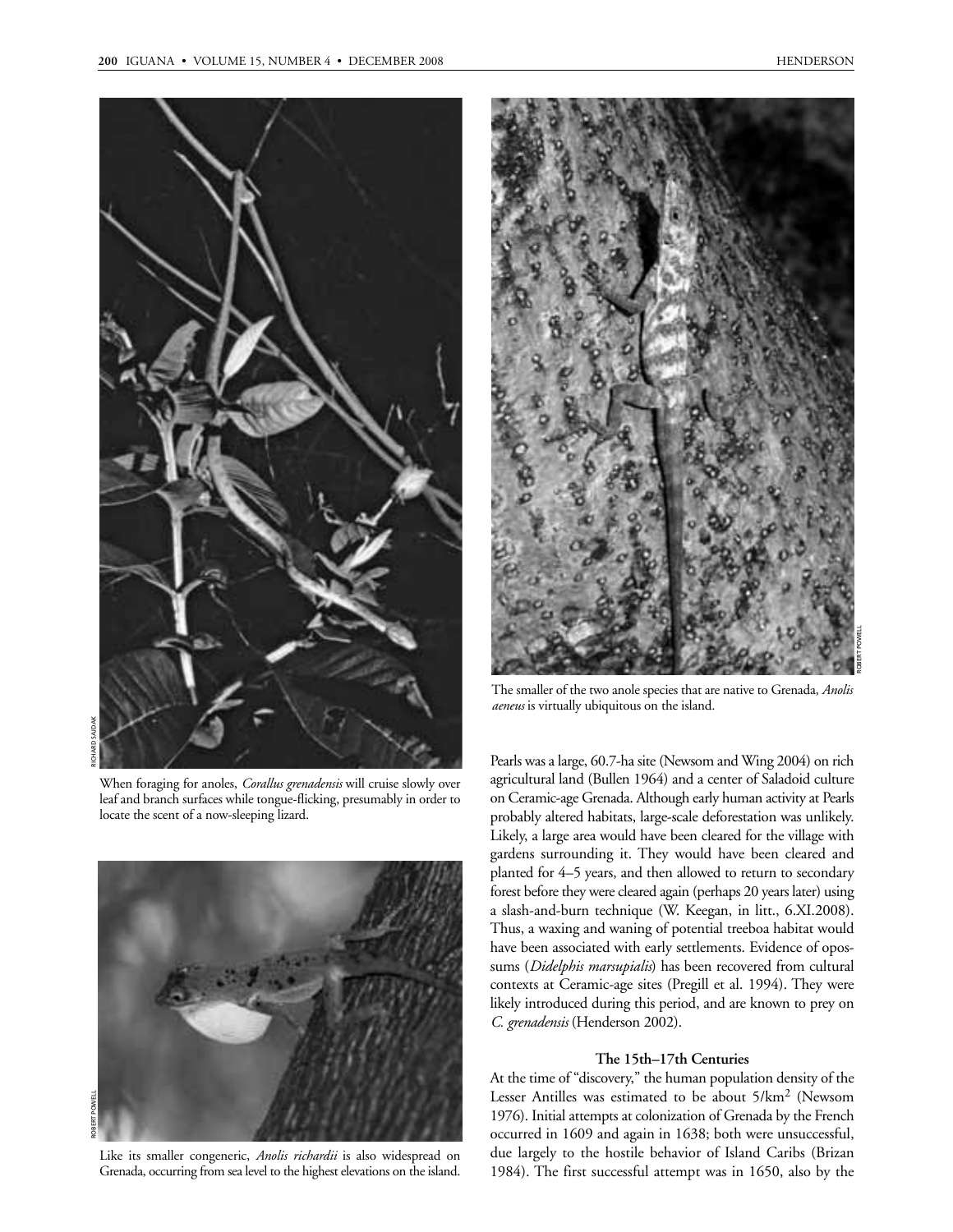French. Ultimately, the island was ceded to England in 1763. Large-scale deforestation on Grenada was unlikely prior to the first successful colonization, and *C. grenadensis* distribution may not have been significantly different than during pre-discovery or late Ceramic periods. Although the arrival of Europeans may not initially have had a negative effect on the habitat and distribution of *C. grenadensis*, it did have a potentially deleterious impact on the boa's trophic ecology. The earliest arrivals from Europe were certainly responsible for the introduction of Black Rats (*Rattus rattus*), consequently contributing to the extinction/extirpation of the two species of native Rice Rats (likely *Oryzomys*), almost certainly the primary pre-discovery prey for adult treeboas. Rice Rats have been recovered from Ceramic-age cultural sites on Grenada, indicating that humans also included them in their diets (Pregill et al. 1994) — and this too may have contributed to their disappearance. To date, however, no evidence indicates that Rice Rats and Black Rats co-existed on Grenada. Mona Monkeys (*Cercopithecus mona*) were introduced to Grenada sometime between the late 17th and 18th centuries during the height of the slave trade (Glenn 1998); the monkeys are known to at least molest treeboas.

## **The 18th and 19th Centuries**

The 18th century saw the onset of the plantation system and large-scale deforestation, wherein forests were largely eliminated on all but the steepest slopes of Grenada (Beard 1949). By the middle of that century, the proliferation of estates for the production of sugarcane and other crops had turned low to midelevations on Grenada into a mosaic of cleared land and forest patches. In 1700, with a human population of 835  $(2.7/\text{km}^2;$ Brizan 1984), three plantations were dedicated to sugar. By 1753, the population density was 43/km2. By 1772, 125 of 334 estates were devoted to sugar cultivation (Brizan 1984), and those 125 estates extended over nearly 13,000 ha, accounting for 42% of Grenada's surface area  $(311 \text{ km}^2)$ . Based on those figures, the average sugar estate was 104 ha, or roughly equivalent to the size of about 230 American football fields.

Not all of Grenada is suitable *C. grenadensis* habitat. Treeboas are uncommon or absent at elevations much above 500 m. If roughly 15% of Grenada lies above 500 m, approximately 50% of potential *C. grenadensis* habitat was lost to sugarcane cultivation by 1772. Boas were still restricted to edge situations on the extraordinarily altered island, but the sugar industry had to have had a dramatic impact on treeboa distribution. In 1824, of 342 estates, 123 were devoted to sugar. The number and distribution of estates clearly speaks to the impact they may have had on treeboa distribution. St. Andrew Parish (the site of Pearls) alone supported 91 estates, of which 40 were devoted to sugar. At the peak of sugar production, when the amount of land devoted to sugarcane was at its highest, treeboa numbers may have been at their lowest and their distribution the most contracted. Alternatively, if cane fields were surrounded by trees, even by a tree line one-tree-wide with contiguous crown vegetation, edge habitat may have increased and provided additional habitat for *C. grenadensis*.

Emancipation of slaves on Grenada occurred in 1838, and many became farmers. With emancipation, many new towns and villages were established, and, eventually, many estates were

partitioned into small holdings for former slaves. During his surveys of natural vegetation, Beard (1949) attributed the contemporary lack of rainforest tree species diversity on Grenada to the fact that most of the original forests had been eliminated during the 19th century (but certainly a great deal of deforestation had occurred during the 18th century as well).



This narrow tree line at Westerhall (St. David Parish), Grenada, was surrounded by sugarcane in April 1993, but *C. grenadensis* was nevertheless encountered in the trees.



In 1824, 342 estates dotted the landscape of Grenada. The map shows the distribution of estates by parish (the number of estates in each parish is in parentheses). The solid dots represent estates devoted to sugar, and the open dots those that opted for other forms of produce (e.g., coffee, cotton, cocoa, wood). The placement of the dots has no geographic significance other than to indicate how many estates occurred in each parish, and to convey the impact that agriculture likely had on the distribution and ecology of *Corallus grenadensis*.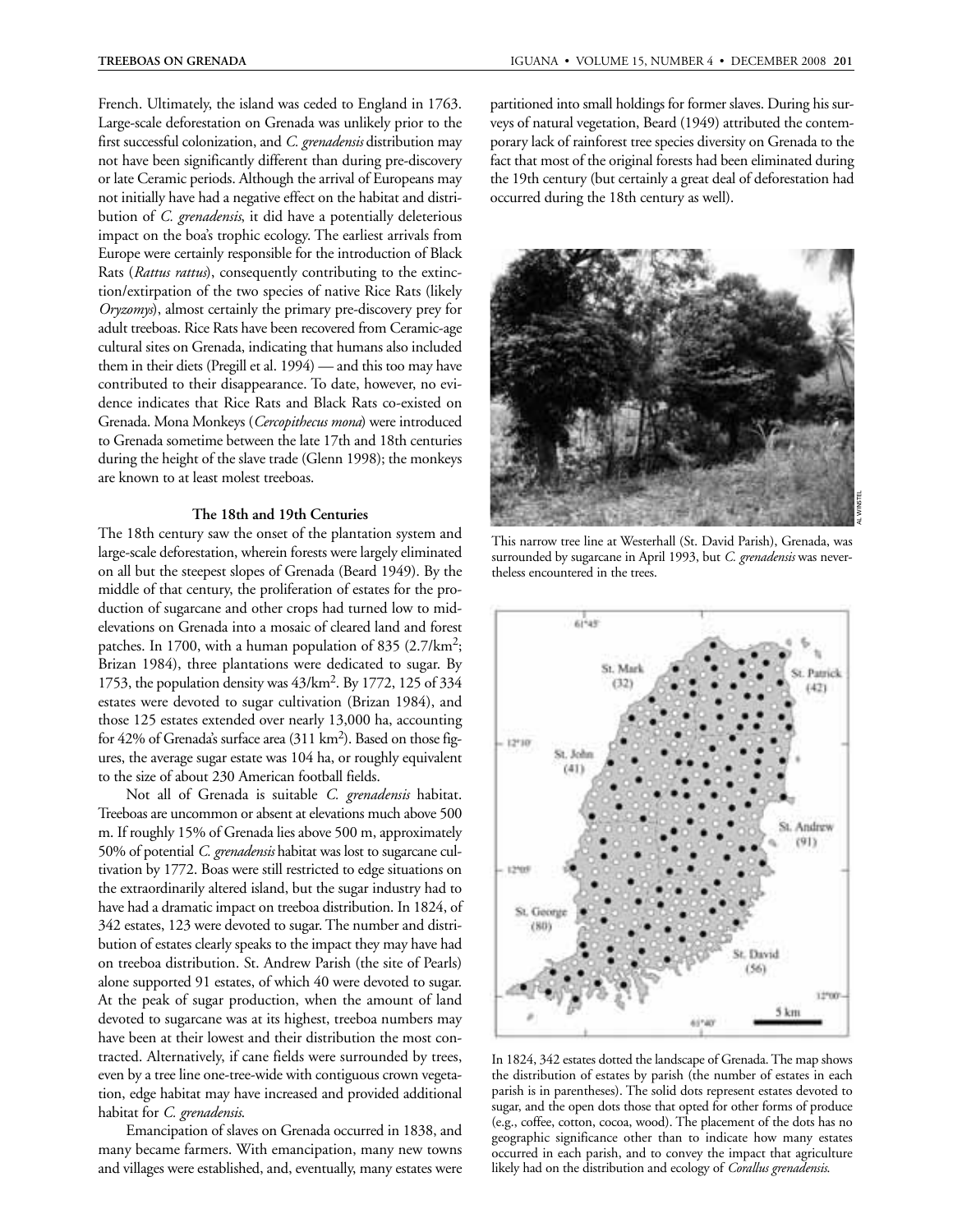During the 1850s (human population density 104/km2), the economy was shifting from sugar cultivation toward cocoa, and, by 1878, the land area devoted to cacao trees surpassed that for sugarcane. By abandoning sugar for cocoa, more land was devoted to habitat that could be exploited by arboreal snakes. Nutmeg was introduced into Grenada in 1843, but not until 1860 was commercial cultivation seriously considered (Brizan 1984). Nutmeg, like cacao, provided new arboreal habitat for treeboas. Bananas also provided arboreal habitat during the 1800s, but not until the 20th century did their cultivation, along with nutmeg, really escalate. Today, orchard trees (e.g., mango, citrus, breadfruit, cacao, nutmeg) often are among the most productive habitats in which to encounter treeboas (e.g., Henderson 2002, Powell et al. 2007). If a near-optimum situation regarding the habitat for *C. grenadensis*ever existed, it might have occurred during the late 19th century when estates were prevalent on the landscape, edge habitat was likely at its peak, orchard trees were widespread, and the human population was still relatively low. Mongooses (*Herpestes javanicus*) were introduced to Grenada midway through the second half of the 19th century (Hoagland et al. 1989). As they will ascend into trees, they are likely at least occasional predators of treeboas.

## **The 20th and 21st Centuries**

In 1901, the population density on Grenada was 204/km<sup>2</sup> (Brizan 1984). In 1961, 67,100 farmers cultivated land on Grenada (IFAD 2007); in 1962, 7,870 of 8,430 cocoa farmers managed 4 ha or less (Brizan 1984); in 1995, the number of farmers had declined to 43,400 (IFAD 2007), and 6,828 holdings of 0.4 ha or less produced bananas (Anderson et al. 2003). In 2008, approximately 7,000 farmers will produce nutmeg. In

1958, 84% of nearly 5,300 ha were committed to interplanting of banana, nutmeg, and cacao trees, with the banana plants providing temporary shade for young cacao and nutmeg plants. These figures provide some indication of the number of people involved in agriculture during the 20th century, and of the scale at which most agricultural holdings existed. The island may be best envisioned as a mosaic of small towns and villages, fields devoted to various forms of agriculture, patches of forest of one kind or another and of varying expanses, and, when flying over the island, that is exactly how it looks. Although *Corallus grenadensis* occurs over much of the island at elevations below 500 m, it occurs in enclaves separated from each other by treeless expanses.

The landscape of Grenada has changed substantially over the past half-century. Based on satellite image-based mapping, Helmer et al. (2008) calculated that between approximately 1945 and 2000, 9,784 ha were dedicated to herbaceous agriculture and mixed and woody agriculture, a 65% decrease from 1945, when 27,661 ha were devoted to the same types of cultivation — but deciduous forest, semi-deciduous forest, forest/shrub, and shrubland had increased by 716% and evergreen forest and forest/shrub (seasonal evergreen, evergreen, and cloud forest) had increased by 83%, all indications that agriculture is being abandoned and natural vegetation is reclaiming some of what was lost.

In general, these numbers would seem to bode well for *C. grenadensis*, but abandonment of certain types of agricultural activity actually might decrease available treeboa habitat. During the late 1990s and early 2000s, I often encountered 20 or more treeboas in an hour of searching at Pearls. Numbers (especially of adults) have decreased significantly over the past five years,



Aerial photo of the Pearls area. Treeboas were at one time abundant in the tree-filled areas north of the abandoned runway. The patchwork nature of the landscape is conspicuously evident.